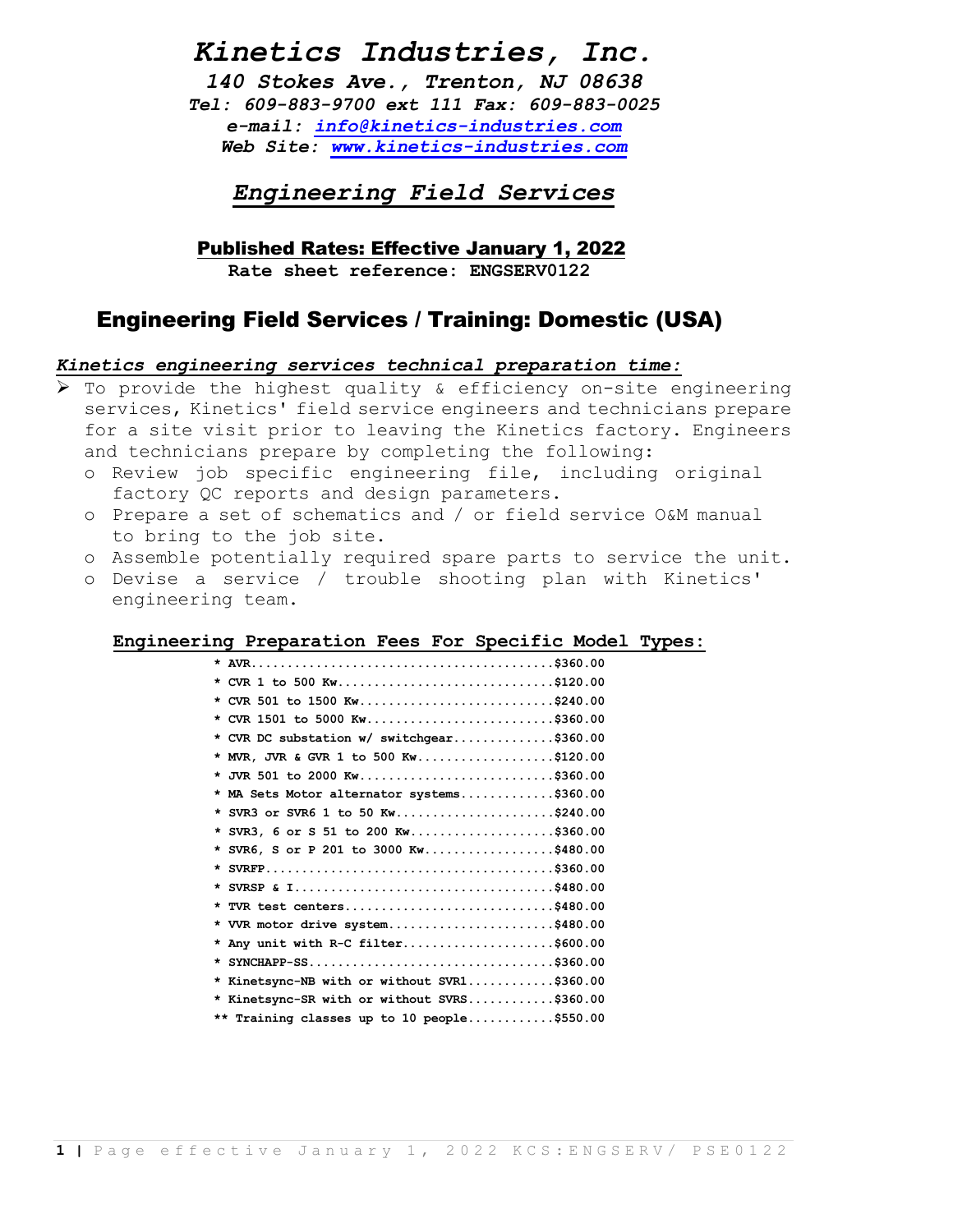# Kinetics Industries, Inc.

140 Stokes Ave., Trenton, NJ 08638 Tel: 609-883-9700 ext 111 Fax: 609-883-0025 e-mail: info@kinetics-industries.com Web Site: www.kinetics-industries.com

## Engineering Field Services

Field service expenses are based on the actual expenses incurred during the trip & service. Common expense items are, but not limited to; air fare, rental car / transportation costs, meals, hotels and insurances.

The purchase of engineering services requires that the customer cover costs of travel, travel time, lodging, meals and business related miscellaneous expenses.

If ACORD liability insurance certificates are required – please allow one week for processing the request through our insurance carrier.

Covid screening testing costs for at the work site or prior to travel are an at cost items at customer's expense.

Safety gear: Kinetics' engineers come to a customer's location with hard hat, ear plugs, safety glasses, leather work boots and FR rated cotton mill jacket. If additional safety gear and location specific training is required, please advise Kinetics when contracting for service, so the necessary prior arrangements can be made that will expedite the service being completed.

Traveling with spare parts and test equipment; due to the heightened security concerns at the airports, traveling with spare parts and electrical test equipment can result in travel delays for the engineer or the items being carrier. When possible, shipping parts and test equipment prior to the required service date, should be considered to avoid unwanted delays.

### Service Rates By Day & Hourly:

Engineer, Straight Time, Non-Holiday: 8 hr day Monday - Friday between the hrs of 6:00 A.M. to 6:00 P.M. Rate: \$2,190.00/day or hourly rate \$273.75/hr Net

Engineer, greater than 8 hours per day: and/or overtime hours before 6:00 A.M. or after 6:00 P.M. - 1.5 x the straight time rate per day. Rate: \$3,285/day or hourly rate \$410.63/hr Net

Non-holiday Saturday: between 6:00 A.M. - 6:00 P.M. 1.5 x straight time rate. Rate: \$3,285.00/day or hourly rate \$410.63/hr Net

Sunday non-holiday: 2.0 x straight time rate. Rate: \$4,380.00/day or hourly rate \$547.50/hr Net

Non-holiday Saturday or Sunday before 6:00 A.M. or after 6:00 P.M., 2.5 x the straight rate. Rate: \$5,475.00day or hourly rate \$684.38/hr Net

Holiday: 4.0 x straight time rate. Rate: \$8,760.00/day or hourly rate \$1,095.00.00/hr Net

Engineering travel time: Straight time - Non Holiday, Monday - Friday \$1,200.00/day or hourly rate \$150.00/hr Net